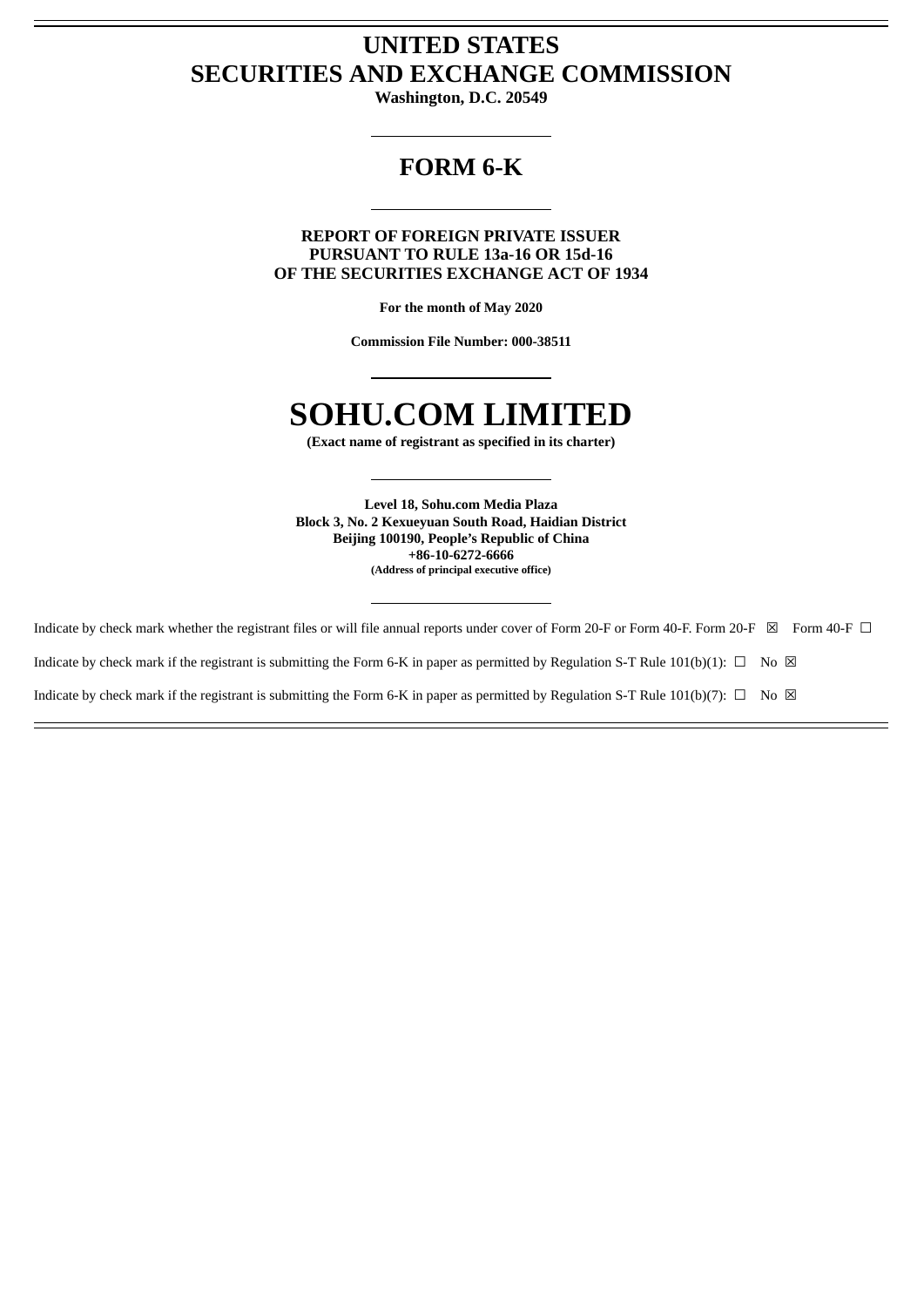#### **Press Release**

On May 18, 2020, the registrant announced its unaudited financial results for the first quarter ended March 31, 2020. A copy of the press release issued by the registrant regarding the foregoing is furnished herewith as Exhibit 99.1 and is incorporated herein by reference.

# **Exhibits.**

99.1 Press release reporting [Sohu.com](#page-3-0) Limited's first quarter 2020 unaudited financial results.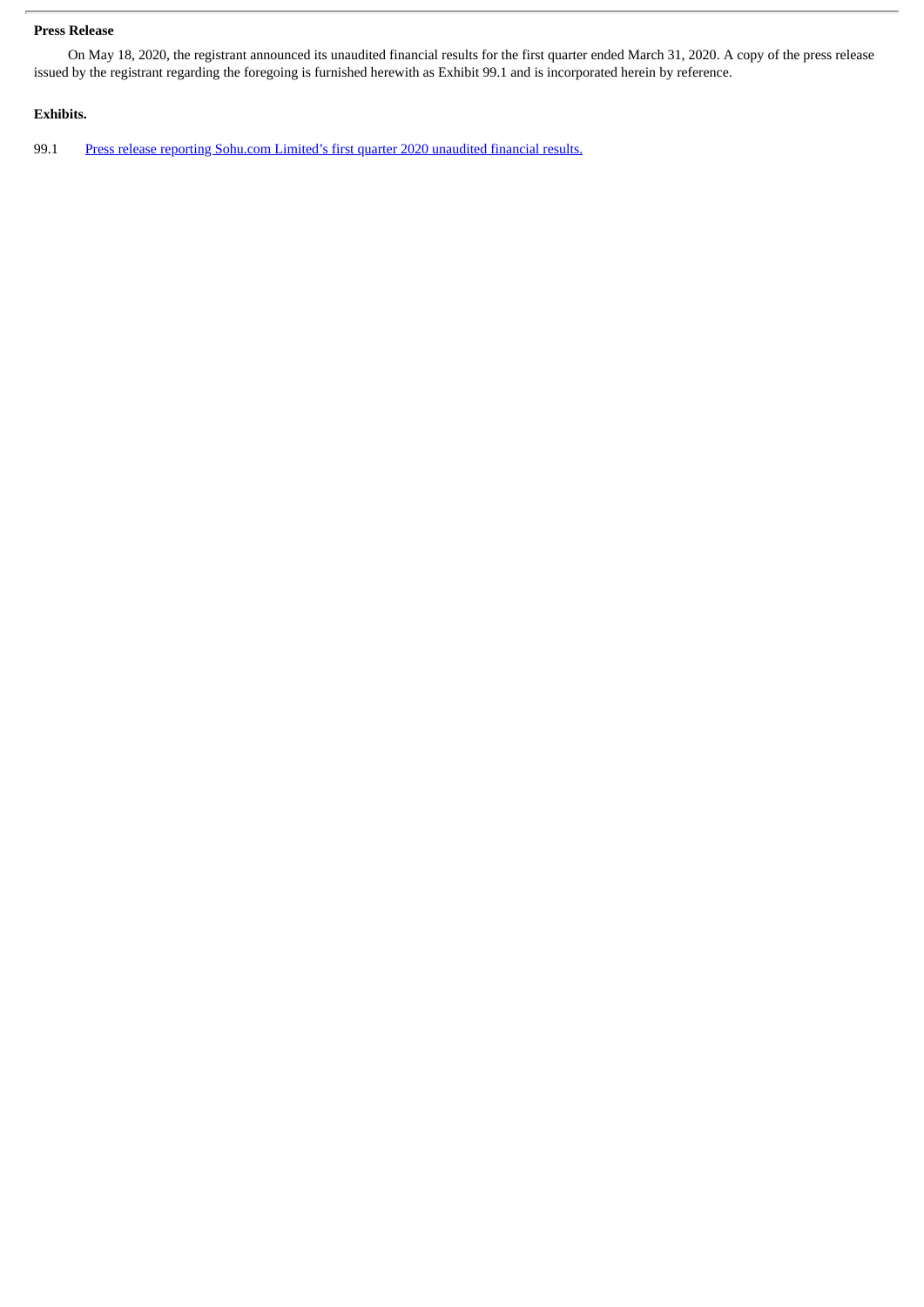SIGNATURE

Pursuant to the requirements of the Securities Exchange Act of 1934, the registrant has duly caused this report to be signed on its behalf by the undersigned hereunto duly authorized.

# SOHU.COM LIMITED

By: /s/ Joanna Lv

Name: Joanna Lv Title: Chief Financial Officer

Date: May 18, 2020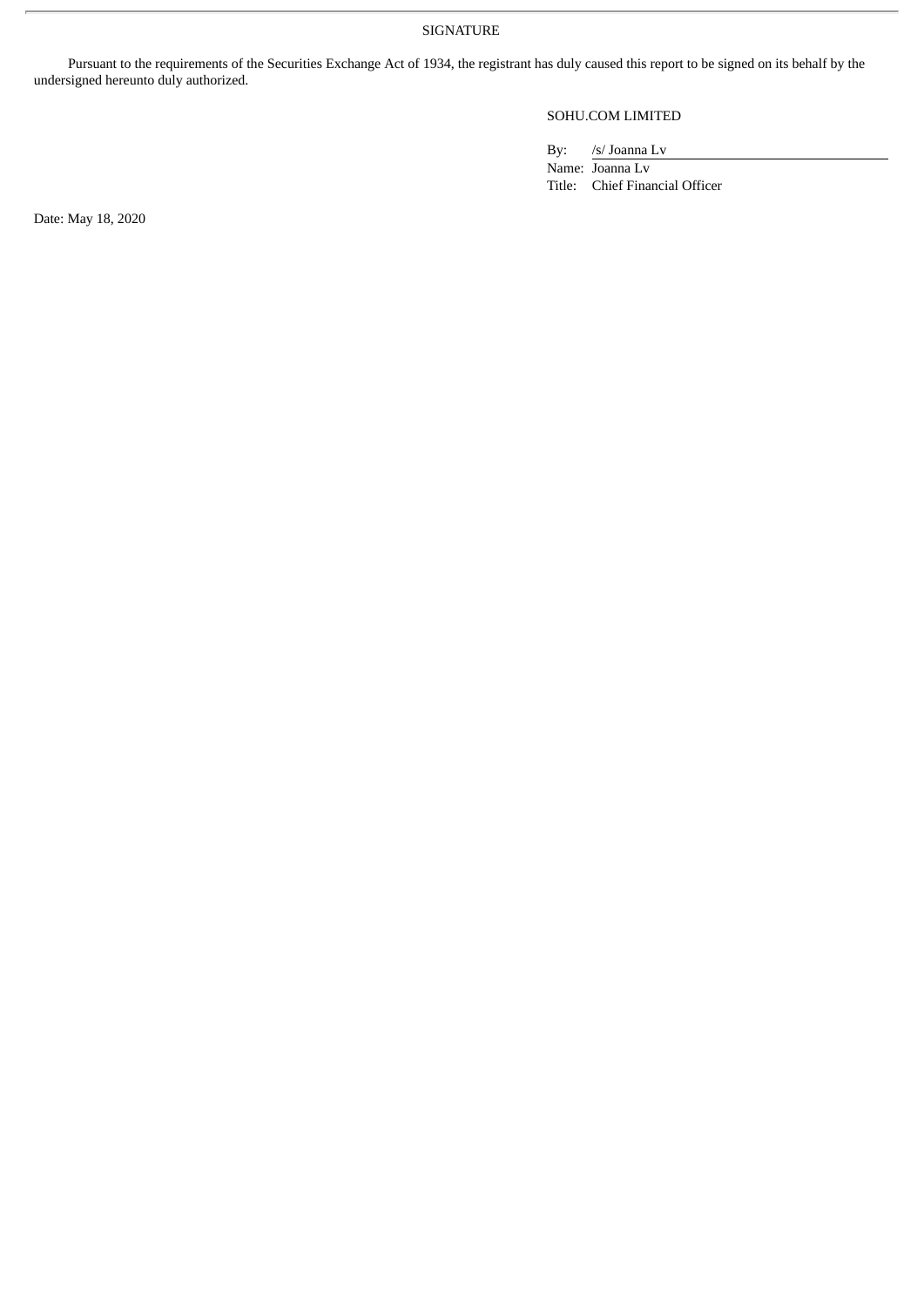#### **SOHU.COM REPORTS FIRST QUARTER 2020 UNAUDITED FINANCIAL RESULTS**

<span id="page-3-0"></span>BEIJING, May 18, 2020 –Sohu.com Limited (NASDAQ: SOHU), China's leading online media, video, search and gaming business group, today reported unaudited financial results for the first quarter ended March 31, 2020.

#### **First Quarter Highlights1**

- Total revenues were US\$436 million2, up 6% year-over-year and down 11% quarter-over-quarter.
- Brand advertising revenues were US\$26 million, down 40% year-over-year and 39% quarter-over-quarter.
- Search and search related advertising revenues3 were US\$238 million, up 1% year-over-year and down 13% quarter-over-quarter.
- Online game revenues were US\$133 million, up 35% year-over-year and 1% quarter-over-quarter.
- GAAP net loss attributable to Sohu.com Limited was US\$20 million, compared with a net loss of US\$54 million in the first quarter of 2019 and a net loss of US\$18 million in the fourth quarter of 2019.
- Non-GAAP net loss attributable to Sohu.com Limited was US\$18 million, compared with a net loss of US\$52 million in the first quarter of 2019 and net income of US\$7 million in the fourth quarter of 2019.
- Excluding the profit/loss generated by Sogou, non-GAAP net loss attributable to Sohu.com Limited was US\$8 million, compared with a net loss of US\$51 million in the first quarter of 2019 and a net loss of US\$6 million in the fourth quarter of 2019.

Dr. Charles Zhang, Chairman and CEO of Sohu.com Limited, commented, "During the first quarter of 2020, the COVID-19 outbreak inevitably impacted the overall economy and the advertising industry as well. Facing these challenges, we continued to explore new opportunities and differentiated development strategies. For Sohu Media Portal, as a mainstream media platform, we continued to refine the product to generate and distribute a large amount of timely and accurate information, especially regarding the pandemic and its prevention. For Sohu Video, we proactively explored new opportunities in the live broadcasting of medical and health-related content, and provided unique content and valuable information to our audiences. We will continue to explore diversified revenue sources and ways to further narrow losses. For Changyou, online games performed well during the first quarter, mainly driven by the solid performance of both TLBB PC and Legacy TLBB Mobile. The privatization of Changyou was completed on April 17th, after which Changyou's profit will be wholly attributable to Sohu.com Limited. Going forward, we plan to increase the integration of resources and combine Changyou onto Sohu's platforms. For Sogou, despite the challenging environment during COVID-19, Sogou's core Search business continued to outperform the industry. The Search and Mobile Keyboard recorded new highs in terms of traffic and user base, respectively."

#### **First Quarter Financial Results**

#### *Revenues*

Total revenues for the first quarter of 2020 were US\$436 million, up 6% year-over-year and down 11% quarter-over-quarter.

Total online advertising revenues, which include revenues from the brand advertising and search and search-related advertising businesses, for the first quarter of 2020 were US\$263 million, down 5% year-over-year and 17% quarter-over-quarter.

Brand advertising revenues for the first quarter of 2020 totaled US\$26 million, down 40% year-over-year and 39% quarter-over-quarter. The decrease was mainly due to seasonality and the negative impact on the brand advertising industry from the outbreak of the COVID-19.

Search and search-related advertising revenues for the first quarter of 2020 were US\$238 million, up 1% year-over-year and down 13% quarterover-quarter.

<sup>1</sup> As Changyou's cinema advertising business ceased operations during the third quarter of 2019, its results of operations have been excluded from the Company's results from continuing operations in the condensed consolidated statements of operations and are presented in separate line items as discontinued operations. Retrospective adjustments to the historical statements have been made in order to provide a consistent basis of comparison. Unless indicated otherwise, results presented in this release are related to continuing operations only, and exclude results from the cinema advertising business.

<sup>2</sup> On a constant currency (non-GAAP) basis, if the exchange rate in the first quarter of 2020 had been the same as it was in the first quarter of 2019, or RMB6.74=US\$1.00, US\$ total revenues in the first quarter of 2020 would have been US\$451 million, or US\$15 million more than GAAP total revenues, and up 10% year-over-year.

<sup>3</sup> Search and Search related advertising revenues exclude intra-Group transactions.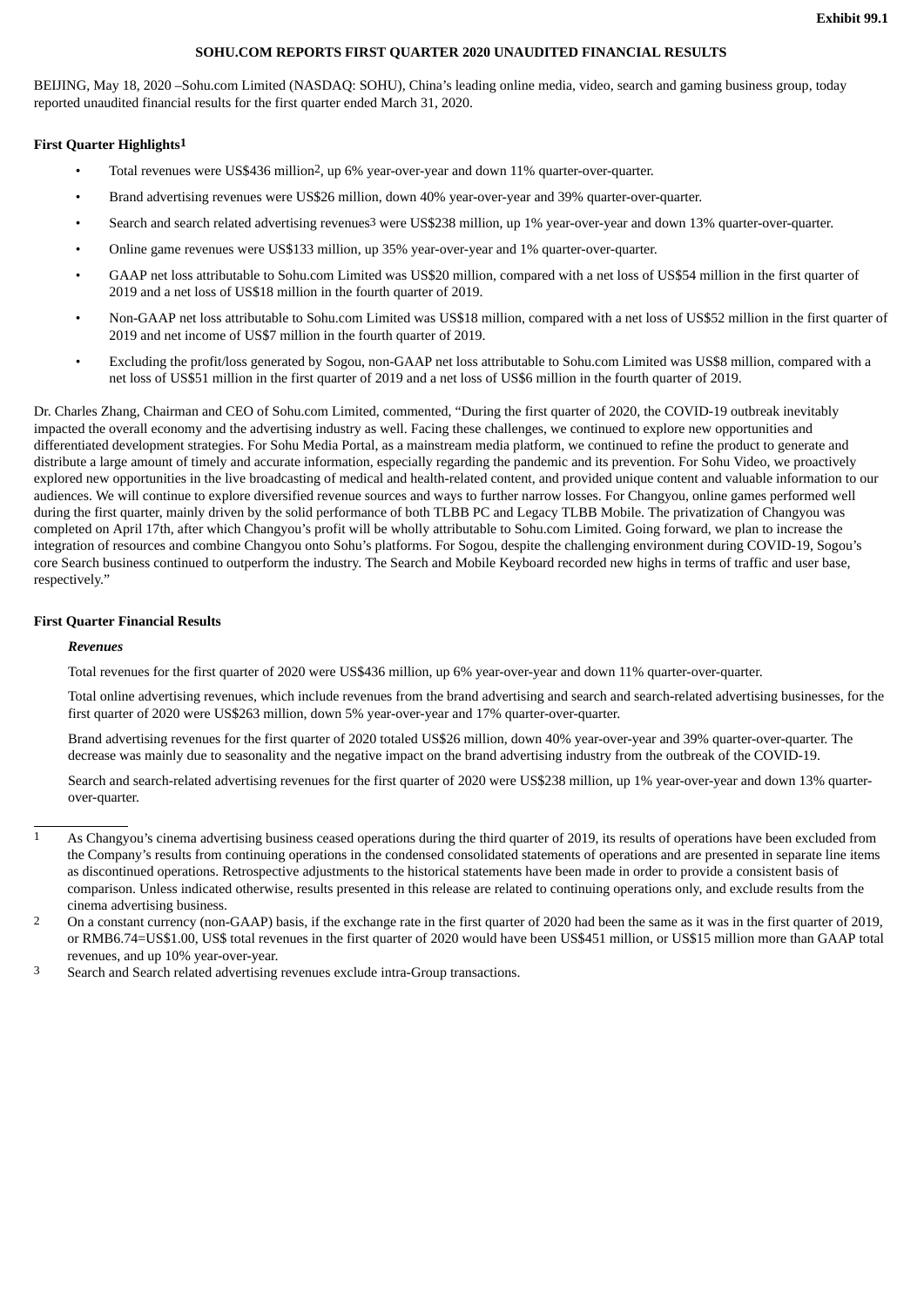Online game revenues for the first quarter of 2020 were US\$133 million, up 35% year-over-year and 1% quarter-over-quarter. The year-over-year increase was mainly due to the contribution of TLBB Honor, as well as improved performance of some of Changyou's older games, including TLBB PC and Legacy TLBB Mobile, as a result of content updates and promotional activities, and higher player engagement during the quarter.

### *Gross Margin*

Both GAAP and non-GAAP4 gross margin was 37% for the first quarter of 2020, compared with 41% in the first quarter of 2019 and 52% in the fourth quarter of 2019.

Both GAAP and non-GAAP gross margin for the online advertising business for the first quarter of 2020 was 10%, compared with 23% in the first quarter of 2019 and 39% in the fourth quarter of 2019.

Both GAAP and non-GAAP gross margin for the brand advertising business in the first quarter of 2020 was nil, compared with 20% in the first quarter of 2019 and 31% in the fourth quarter of 2019. The margin decrease was mainly due to decreased revenues as a result of the outbreak of the COVID-19.

GAAP gross margin for the search and search-related advertising business in the first quarter of 2020 was 11%, compared with 24% in the first quarter of 2019 and 40% in the fourth quarter of 2019. Non-GAAP gross margin for the search and search-related advertising business in the first quarter of 2020 was 11%, compared with 24% in the first quarter of 2019 and 41% in the fourth quarter of 2019. The year-over-year and quarterover-quarter decreases primarily resulted from increases in traffic acquisition cost as a percentage of search and search-related advertising revenues.

Both GAAP and non-GAAP gross margin for online games in the first quarter of 2020 was 79%, compared with 86% in the first quarter of 2019 and 75% in the fourth quarter of 2019. The year-over-year decrease in gross margin was mainly due to an increase in revenue-sharing payments related to TLBB Honor.

#### *Operating Expenses*

For the first quarter of 2020, GAAP operating expenses totaled US\$186 million, down 12% both year-over-year and quarter-over-quarter. Non-GAAP operating expenses were US\$182 million, down 13% year-over-year and 11% quarter-over-quarter. The year-over-year decrease in operating expenses was mainly due to decreased marketing expenses for Sohu ex Sogou and Changyou, partially offset by promotional spending by Changyou for TLBB Honor. The quarter-over-quarter decrease was mainly due to decreased marketing expenses.

#### *Operating Profit/(Loss)*

GAAP operating loss for the first quarter of 2020 was US\$24 million, compared with an operating loss of US\$42 million in the first quarter of 2019 and an operating profit of US\$42 million in the fourth quarter of 2019.

Non-GAAP operating loss for the first quarter of 2020 was US\$20 million, compared with an operating loss of US\$39 million in the first quarter of 2019 and an operating profit of US\$49 million in the fourth quarter of 2019.

<sup>4</sup> Non-GAAP results exclude share-based compensation expense; non-cash tax benefits from excess tax deductions related to share-based awards; changes in fair value recognized in the Company's consolidated statements of operations with respect to equity investments with readily determinable fair values; a one-time impairment charge recognized for an investment unrelated to the Company's core businesses; income/expense from the adjustment of contingent consideration previously recorded for acquisitions; dividends and deemed dividends to non-controlling preferred shareholders of Sogou; a one-time income tax expense recognized in the fourth quarter of 2017 as a result of the one-time transition tax (the "Toll Charge") imposed by the U.S. Tax Cuts and Jobs Act signed into law on December 22, 2017 (the "TCJA"); the subsequent re-evaluation for the fourth quarter of 2018 and adjustment of the tax expense previously recognized for the Toll Charge; the resulting recognition of a previously unrecognized tax benefit and recording of an uncertain tax position related to the balance of the Toll Charge; and interest accrued in relation to the previously unrecognized tax benefit. Explanation of the Company's non-GAAP financial measures and related reconciliations to GAAP financial measures are included in the accompanying "Non-GAAP Disclosure" and "Reconciliations of Non-GAAP Results of Operation Measures to the Nearest Comparable GAAP Measures."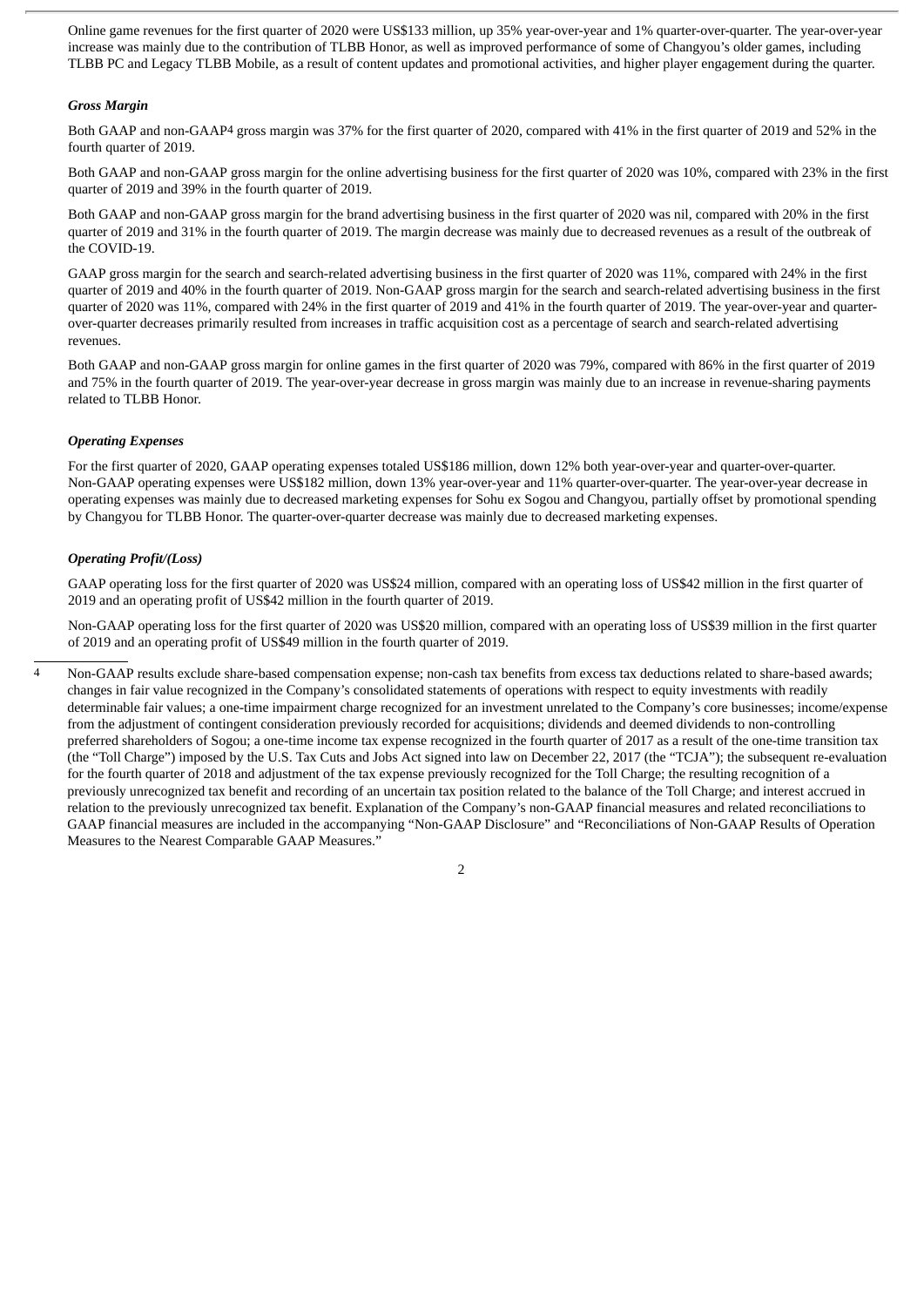#### *Income Tax Expense*

GAAP income tax expense was US\$14 million for the first quarter of 2020, compared with income tax expense of US\$11 million in the first quarter of 2019 and income tax benefit of US\$1 million in the fourth quarter of 2019. Non-GAAP income tax expense was US\$11 million for the first quarter of 2020, compared with income tax expense of US\$9 million in the first quarter of 2019 and income tax benefit of US\$4 million in the fourth quarter of 2019.

The income tax benefit in the fourth quarter of 2019 included a one-time tax benefit of US\$19 million that was recognized as a result of some of Changyou's subsidiaries having been granted preferential tax rates upon their receipt of 2018 Key National Software Enterprise status or 2018 Software Enterprise status.

#### *Net Income/(Loss)*

GAAP net loss attributable to Sohu.com Limited for the first quarter of 2020 was US\$20 million, or US\$0.52 loss per fully-diluted ADS, compared with a net loss of US\$54 million in the first quarter of 2019 and a net loss of US\$18 million in the fourth quarter of 2019. Non-GAAP net loss attributable to Sohu.com Limited for the first quarter of 2020 was US\$18 million, or a net loss of US\$0.47 per fully-diluted ADS, compared with a net loss of US\$52 million in the first quarter of 2019 and a net income of US\$7 million in the fourth quarter of 2019.

#### *Liquidity*

As of March 31, 2020, cash and cash equivalents and short-term investments held by the Sohu Group, minus short-term bank loans, were US\$1.53 billion, compared with US\$1.51 billion as of December 31, 2019.

#### **Completion of Changyou Privatization**

The previously-announced planned privatization of Changyou was completed on April 17, 2020. After the effectiveness of the transaction, Changyou's net income/loss will be wholly attributable to Sohu.com Limited. Following completion of the privatization, Changyou changed its policy for its PRC subsidiaries with respect to distribution of cash dividends. As a result, it is expected that Changyou will recognize an additional accrual of withholding income tax of US\$88 million for the second quarter of 2020.

#### **Supplementary Information for Changyou Results**

#### *First Quarter 2020 Operational Results*

- For PC games, total average monthly active accounts5 were 2.1 million, an increase of 11% year-over-year and a decrease of 5% quarter-overquarter. Total quarterly aggregate active paying accounts6 were 1.0 million, an increase of 11% year-over-year and flat quarter-over-quarter. The year-over-year increases were due to improved performance of some of the older games, including TLBB PC, as a result of content updates and promotional activities, and higher player engagement resulting from the COVID-19 lockdown during the quarter.
- For mobile games, total average monthly active accounts were 3.4 million, an increase of 26% year-over-year and a decrease of 8% quarter-overquarter. The year-over-year and quarter-over-quarter changes were mainly due to TLBB Honor, which was launched during the third quarter of 2019. Total quarterly aggregate active paying accounts were 1.0 million, an increase of 67% year-over-year and a decrease of 9% quarter-overquarter. The year-over-year increase was mainly due to the contribution of TLBB Honor. The quarter-over-quarter decrease reflected the natural declining life cycles of the older games, including Legacy TLBB Mobile.

#### *First Quarter 2020 Unaudited Financial Results*

**Total revenues** for the first quarter of 2020 were US\$136 million, an increase of 32% year-over-year and 1% quarter-over-quarter. Online game revenues were US\$133 million, an increase of 35% year-over-year and 1% quarter-over-quarter. Online advertising revenues were US\$3 million, a decrease of 19% year-over-year and 21% quarter-over-quarter.

**GAAP and non-GAAP gross profit** for the first quarter of 2020 were both US\$107 million, an increase of 23% year-over-year and 6% quarter-overquarter.

<sup>6</sup> Quarterly aggregate active paying accounts refers to the number of accounts from which game points are utilized at least once during the quarter.



<sup>5</sup> Monthly active accounts refers to the number of registered accounts that are logged in to these games at least once during the month.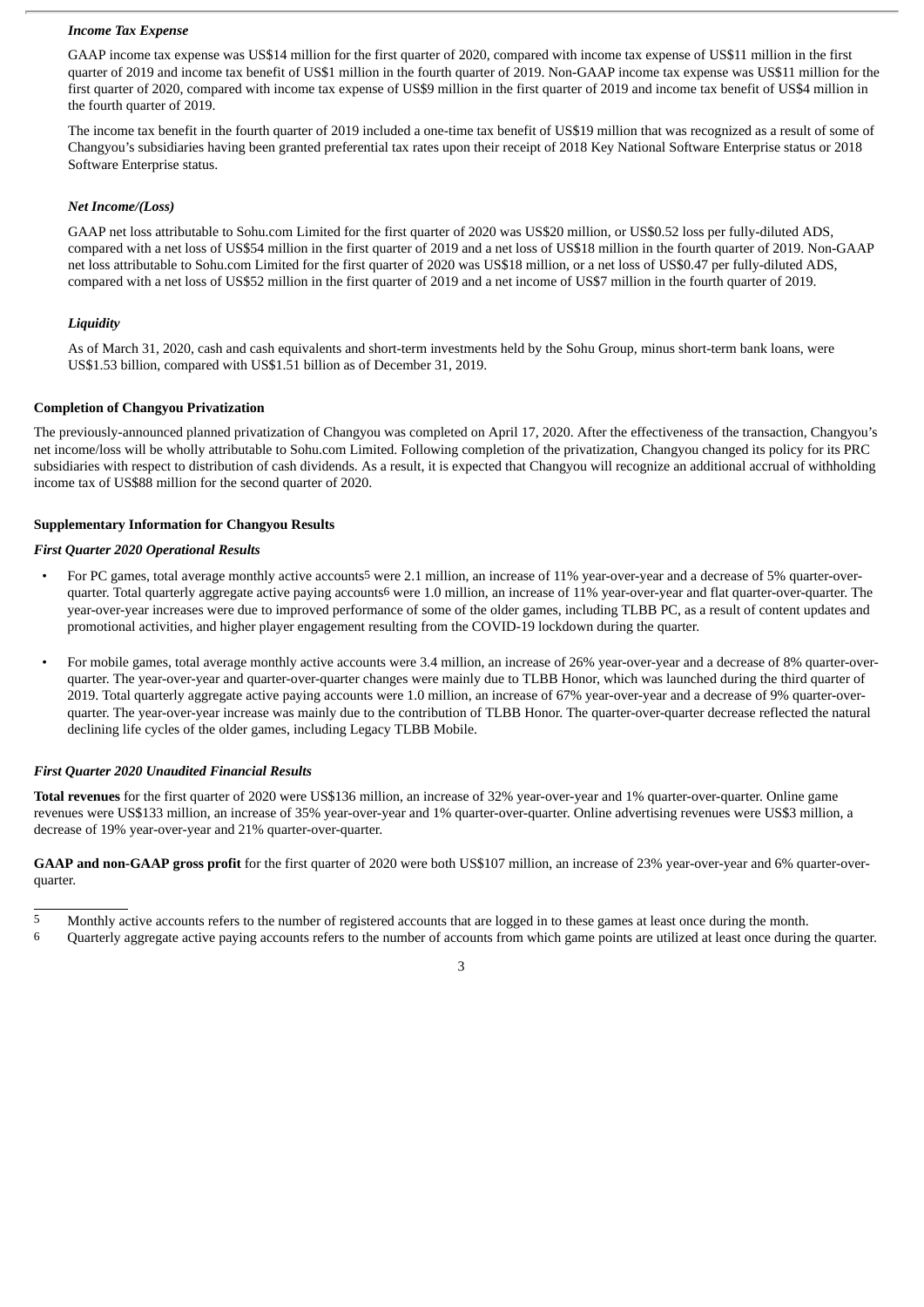**GAAP operating expenses** for the first quarter were US\$54 million, an increase of 32% year-over-year and 1% quarter-over-quarter. The year-overyear increase in operating expenses was mainly due to an increase in marketing and promotional spending for TLBB Honor, as well as an increase in share-based compensation expenses as new share-based awards took effect in the fourth quarter of 2019.

**Non-GAAP operating expenses** for the first quarter were US\$51 million, an increase of 23% year-over-year and flat quarter-over-quarter.

**GAAP operating profit** for the first quarter of 2020 was US\$52 million, compared with an operating profit of US\$45 million in the first quarter of 2019 and US\$47 million in the fourth quarter of 2019.

**Non-GAAP operating profit** for the first quarter of 2020 was US\$56 million, compared with a non-GAAP operating profit of US\$45 million in the first quarter of 2019 and US\$50 million in the fourth quarter of 2019.

#### **Business Outlook**

For the second quarter of 2020, Sohu estimates:

- Total revenues to be between US\$410 million and US\$445 million.
- Brand advertising revenues to be between US\$32 million and US\$37 million; this implies an annual decrease of 16% to 27% and a sequential increase of 25% to 45%.
- Sogou revenues to be between US\$260 million and US\$280 million; this implies an annual decrease of 8% to 14% and a sequential increase of 1% to 9%.
- Online game revenues to be between US\$102 million and US\$112 million; this implies an annual increase of nil to 10% and a sequential decrease of 16% to 24%.
- Excluding the expected accrual during the second quarter of withholding income tax of approximately US\$88 million discussed above, non-GAAP net income/loss attributable to Sohu.com Limited to be between a net loss of US\$5 million and a net income of US\$5 million, and non-GAAP income/loss per fully-diluted ADS to be between a net loss of US\$0.13 per fully-diluted ADS and a net income of US\$0.13 per fully-diluted ADS; excluding the expected accrual of withholding income tax, GAAP net loss attributable to Sohu.com Limited to be between nil and US\$10 million, and GAAP loss per fully-diluted ADS to be between nil and US\$0.25.
- Excluding the profit/loss generated by Sogou, and further excluding the expected accrual of withholding income tax, non-GAAP net income attributable to Sohu.com Limited to be between nil and US\$10 million; and GAAP net income/loss attributable to Sohu.com Limited to be between a net loss of US\$4 million and a net income of US\$6 million.

For the second quarter 2020 guidance, the Company has adopted a presumed exchange rate of RMB7.07=US\$1.00, as compared with the actual exchange rate of approximately RMB6.81=US\$1.00 for the second quarter of 2019, and RMB6.97=US\$1.00 for the first quarter of 2020.

This forecast reflects Sohu's management's current and preliminary view, which is subject to substantial uncertainty, particularly in view of the potential ongoing impact of the COVID-19 virus, which remains difficult to predict.

#### **Non-GAAP Disclosure**

To supplement the unaudited consolidated financial statements presented in accordance with accounting principles generally accepted in the United States of America ("GAAP"), Sohu's management uses non-GAAP measures of gross profit, operating profit, net income, net income attributable to Sohu.com Limited and diluted net income attributable to Sohu.com Limited per ADS, which are adjusted from results based on GAAP to exclude the impact of the share-based awards, which consist mainly of share-based compensation expenses and non-cash tax benefits from excess tax deductions related to share-based awards; changes in fair value recognized in the Company's consolidated statements of operations with respect to equity investments with readily determinable fair values; a one-time impairment charge recognized for an investment unrelated to the Company's core businesses; income/expense from the adjustment of contingent consideration previously recorded for acquisitions; dividend and deemed dividend to non-controlling preferred shareholders; the one-time income tax expense recognized in the fourth quarter of 2017 as a result of the Toll Charge imposed by the TCJA and the subsequent re-evaluation for the fourth quarter of 2018 and adjustment of the tax expense previously recognized for the Toll Charge; the resulting recognition of a previously unrecognized tax benefit and recording of an uncertain tax position related to the balance of the Toll Charge; and interest expense recognized in connection with the Toll Charge. These measures should be considered in addition to results prepared in accordance with GAAP, but should not be considered a substitute for, or superior to, GAAP results.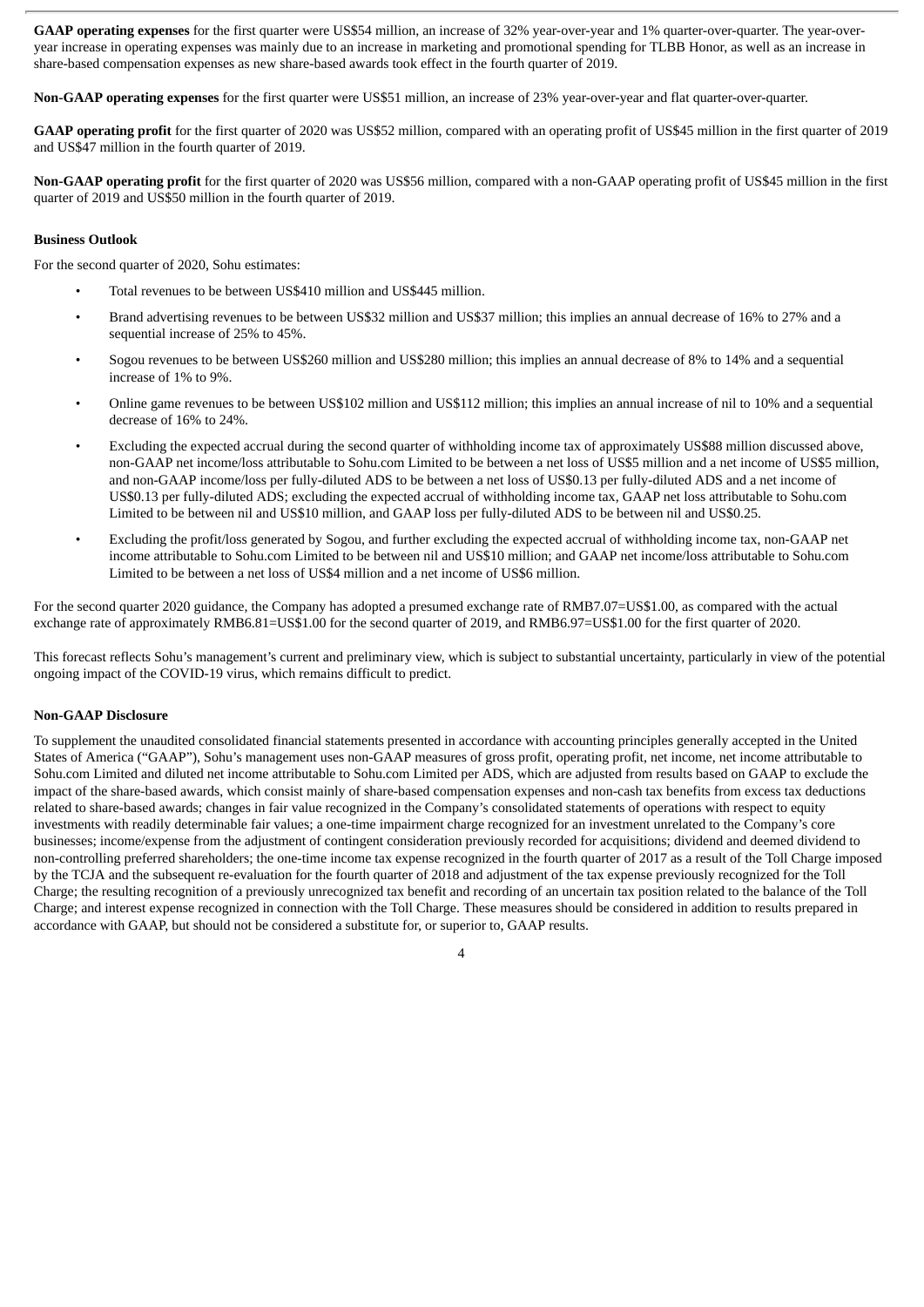Sohu's management believes excluding share-based compensation expense, changes in fair value recognized in the Company's consolidated statements of operations with respect to equity investments with readily determinable fair values; the one-time impairment charge recognized for an investment unrelated to the Company's core businesses; non-cash tax benefits from excess tax deductions related to share-based awards; income/expense from the adjustment of contingent consideration previously recorded for acquisitions; dividend and deemed dividend to non-controlling preferred shareholders; and income tax expense, income tax benefit, uncertain tax position, and interest recognized in relation to the Toll Charge from its non-GAAP financial measure is useful for itself and investors. Further, the impact of share-based compensation expense and changes in fair value recognized in the Company's consolidated statements of operations with respect to equity investments with readily determinable fair values; the one-time impairment charge recognized for an investment unrelated to the Company's core businesses; non-cash tax benefits from excess tax deductions related to sharebased awards; income/expense from the adjustment of contingent consideration previously recorded for acquisitions; dividend and deemed dividend to non-controlling preferred shareholders; the one-time income tax expense recognized in the fourth quarter of 2017 as a result of the Toll Charge imposed by the TCJA and the subsequent re-evaluation for the fourth quarter of 2018 and adjustment of the tax expense previously recognized for the Toll Charge; the resulting recognition of a previously unrecognized tax benefit and recording of an uncertain tax position related to the balance of the Toll Charge; and interest expense recognized in connection with the Toll Charge cannot be anticipated by management and business line leaders and these expenses were not built into the annual budgets and quarterly forecasts that have been the basis for information Sohu provides to analysts and investors as guidance for future operating performance. As the impact of share-based compensation expense and changes in fair value recognized in the Company's consolidated statements of operations with respect to equity investments with readily determinable fair values, the one-time impairment charge recognized for an investment unrelated to the Company's core businesses, non-cash tax benefits from excess tax deductions related to sharebased awards, income/expense from the adjustment of contingent consideration previously recorded for acquisitions, and dividend and deemed dividend to non-controlling preferred shareholders does not involve subsequent cash outflow or is reflected in the cash flows at the equity transaction level, Sohu does not factor this impact in when evaluating and approving expenditures or when determining the allocation of its resources to its business segments. As a result, in general, the monthly financial results for internal reporting and any performance measures for commissions and bonuses are based on non-GAAP financial measures that exclude share-based compensation expense and changes in fair value recognized in the Company's consolidated statements of operations with respect to equity investments with readily determinable fair values, a one-time impairment charge recognized for an investment unrelated to the Company's core businesses, non-cash tax benefits from excess tax deductions related to share-based awards, income/expense from the adjustment of contingent consideration previously recorded for acquisitions, and dividend and deemed dividend to non-controlling preferred shareholders, and also excluded the one-time income tax expense recognized in the fourth quarter of 2017 as a result of the Toll Charge imposed by the TCJA and the subsequent re-evaluation for the fourth quarter of 2018 and adjustment of the tax expense previously recognized for the Toll Charge, the resulting recognition of a previously unrecognized tax benefit and recording of an uncertain tax position related to the balance of the Toll Charge, and interest expense recognized in connection with the Toll Charge.

The non-GAAP financial measures are provided to enhance investors' overall understanding of Sohu's current financial performance and prospects for the future. A limitation of using non-GAAP gross profit, operating profit, net income, net income attributable to Sohu.com Limited and diluted net income attributable to Sohu.com Limited per ADS, excluding share-based compensation expense, non-cash tax benefits from excess tax deductions related to share-based awards, income/expense from the adjustment of contingent consideration previously recorded for acquisitions, dividend, and deemed dividend to non-controlling preferred shareholders is that the impact of share-based awards and non-cash tax benefits from excess tax deductions related to share-based awards has been and will continue to be a significant recurring expense in Sohu's business for the foreseeable future, income/expense from the adjustment of contingent consideration previously recorded for acquisitions may recur in the future, and dividend and deemed dividend to non-controlling preferred shareholders may recur when Sohu and its affiliates enter into equity transactions. In order to mitigate these limitations Sohu has provided specific information regarding the GAAP amounts excluded from each non-GAAP measure. The accompanying tables include details on the reconciliation between the GAAP financial measures that are most directly comparable to the non-GAAP financial measures that have been presented.

#### **Notes to Financial Information**

Financial information in this press release other than the information indicated as being non-GAAP is derived from Sohu's unaudited financial statements prepared in accordance with GAAP.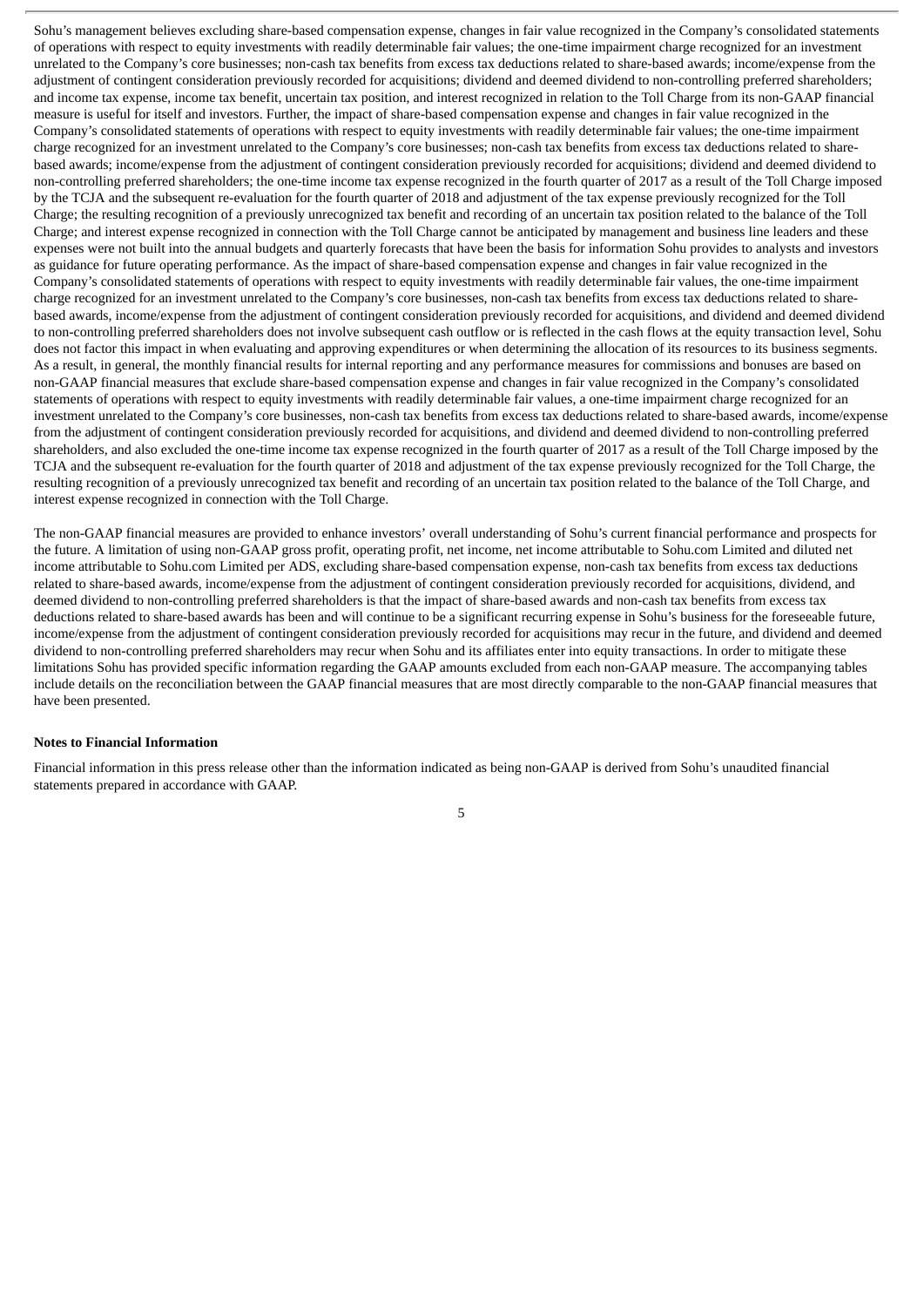#### **Safe Harbor Statement**

This announcement contains forward-looking statements. It is currently expected that the Business Outlook will not be updated until release of Sohu's next quarterly earnings announcement; however, Sohu reserves right to update its Business Outlook at any time for any reason. Statements that are not historical facts, including statements about Sohu's beliefs and expectations, are forward-looking statements. These statements are based on current plans, estimates and projections, and therefore you should not place undue reliance on them. Forward-looking statements involve inherent risks and uncertainties. We caution you that a number of important factors could cause actual results to differ materially from those contained in any forwardlooking statement. Potential risks and uncertainties include, but are not limited to, instability in global financial and credit markets and its potential impact on the Chinese economy; exchange rate fluctuations, including their potential impact on the Chinese economy and on Sohu's reported US dollar results; recent slow-downs in the growth of the Chinese economy; the uncertain regulatory landscape in the People's Republic of China; fluctuations in Sohu's quarterly operating results; the possibilities that Sohu will be unable to recoup its investment in video content and that Changyou will be unable to develop a series of successful games for mobile platforms or successfully monetize mobile games it develops or acquires; Sohu's reliance on online advertising sales, online games and mobile services for its revenues; the impact of the U.S. TCJA; and the effects of the COVID-19 virus on the economy in China in general and on Sohu's business in particular. Further information regarding these and other risks is included in Sohu's annual report on Form 20-F for the year ended December 31, 2019, and other filings with the Securities and Exchange Commission.

#### **Conference Call and Webcast**

Sohu's management team will host a conference call at 7:30 a.m. U.S. Eastern Time, May 18, 2020 (7:30 p.m. Beijing/Hong Kong time, May 18, 2020) following the quarterly results announcement.

Participants can register for the conference call by navigating to https://apac.directeventreg.com/registration/event/5796408. Once preregistration has been completed, participants will receive dial-in numbers, an event passcode, and a unique registrant ID.

To join the conference, please dial the number you receive, enter the event passcode followed by your unique registrant ID, and you will be joined to the conference instantly. Please dial in 10 minutes before the call is scheduled to begin.

A telephone replay of the call will be available after the conclusion of the conference call at 10:30 a.m. Eastern Time on May 18 through May 25, 2020. The dial-in details for the telephone replay are:

International: +1-646-254-3697 Passcode: 5796408

The live Webcast and archive of the conference call will be available on the Investor Relations section of Sohu's Website at http://investors.sohu.com/.

#### **About Sohu.com**

Sohu.com Limited (NASDAQ: SOHU) is China's premier online brand and indispensable to the daily life of millions of Chinese, providing a network of web properties and community based/web 2.0 products which offer the vast Sohu user community a broad array of choices regarding information, entertainment and communication. Sohu has built one of the most comprehensive matrices of Chinese language web properties and proprietary search engines, consisting of the mass portal and leading online media destination www.sohu.com; interactive search engine www.sogou.com; developer and operator of online games www.changyou.com/en/ and online video website tv.sohu.com.

Sohu's corporate services consist of online brand advertising on Sohu's matrix of websites as well as bid listing and home page on its in-house developed search directory and engine. Sohu also provides multiple news and information services on mobile platforms, including Sohu News App and the mobile news portal m.sohu.com. Sohu's online game subsidiary Changyou develops and operates a diverse portfolio of PC and mobile games, such as Tian Long Ba Bu ("TLBB"), one of the most popular PC games in China. Changyou also owns and operates the 17173.com Website, a game information portal in China. Sohu's online search subsidiary Sogou (NYSE: SOGO) has grown to become the second largest search engine by mobile queries in China. It also owns and operates Sogou Input Method, the largest Chinese language input software. Sohu, established by Dr. Charles Zhang, one of China's internet pioneers, is in its twenty-fourth year of operation.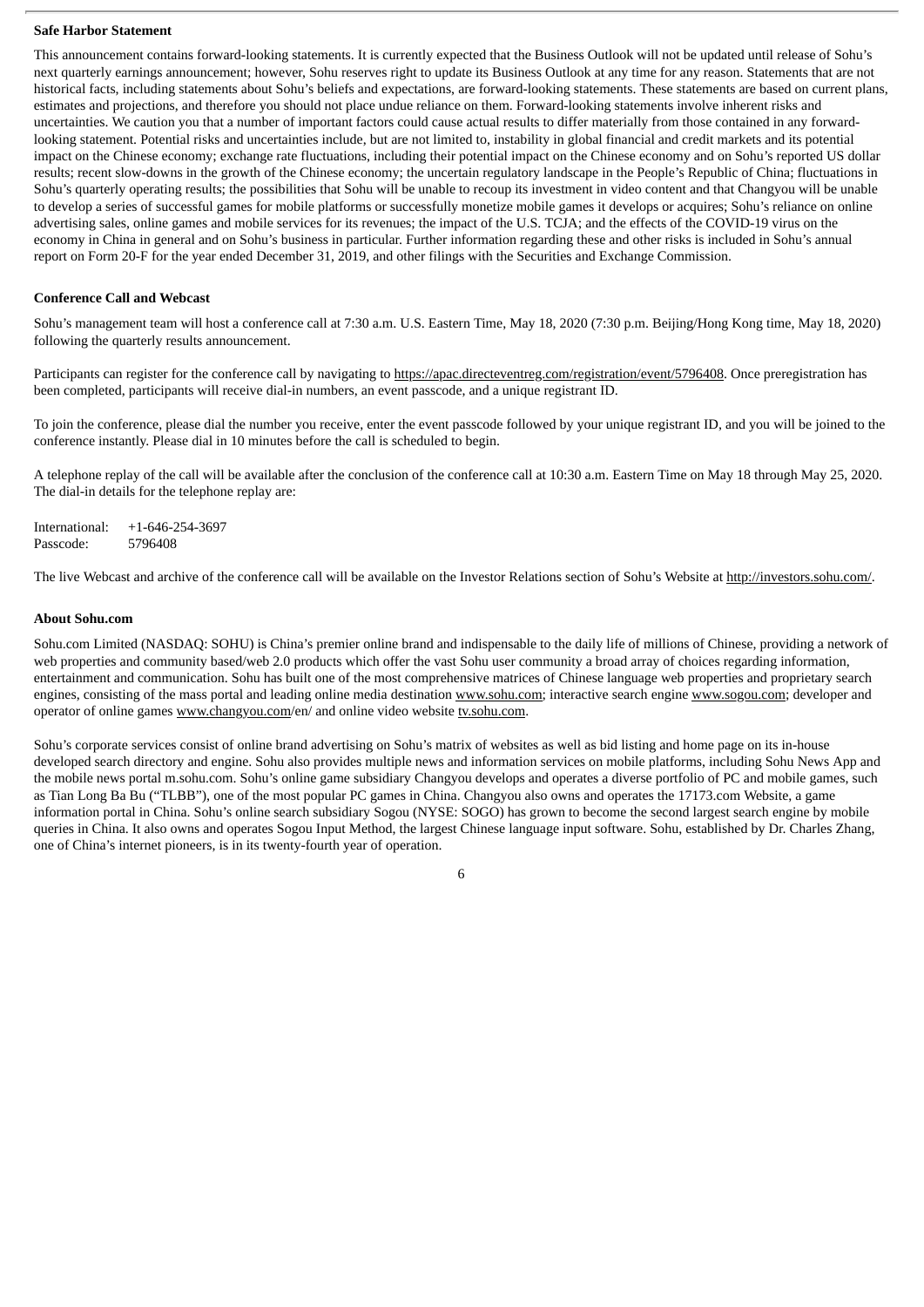# **For investor and media inquiries, please contact:**

# **In China:**

Ms. Pu Huang Sohu.com Limited<br>Tel:  $+86(10)$ +86 (10) 6272-6645 E-mail: ir@contact.sohu.com

# **In the United States:**

Ms. Linda Bergkamp Christensen<br>Tel: + Tel: +1 (480) 614-3004 E-mail: lbergkamp@christensenir.com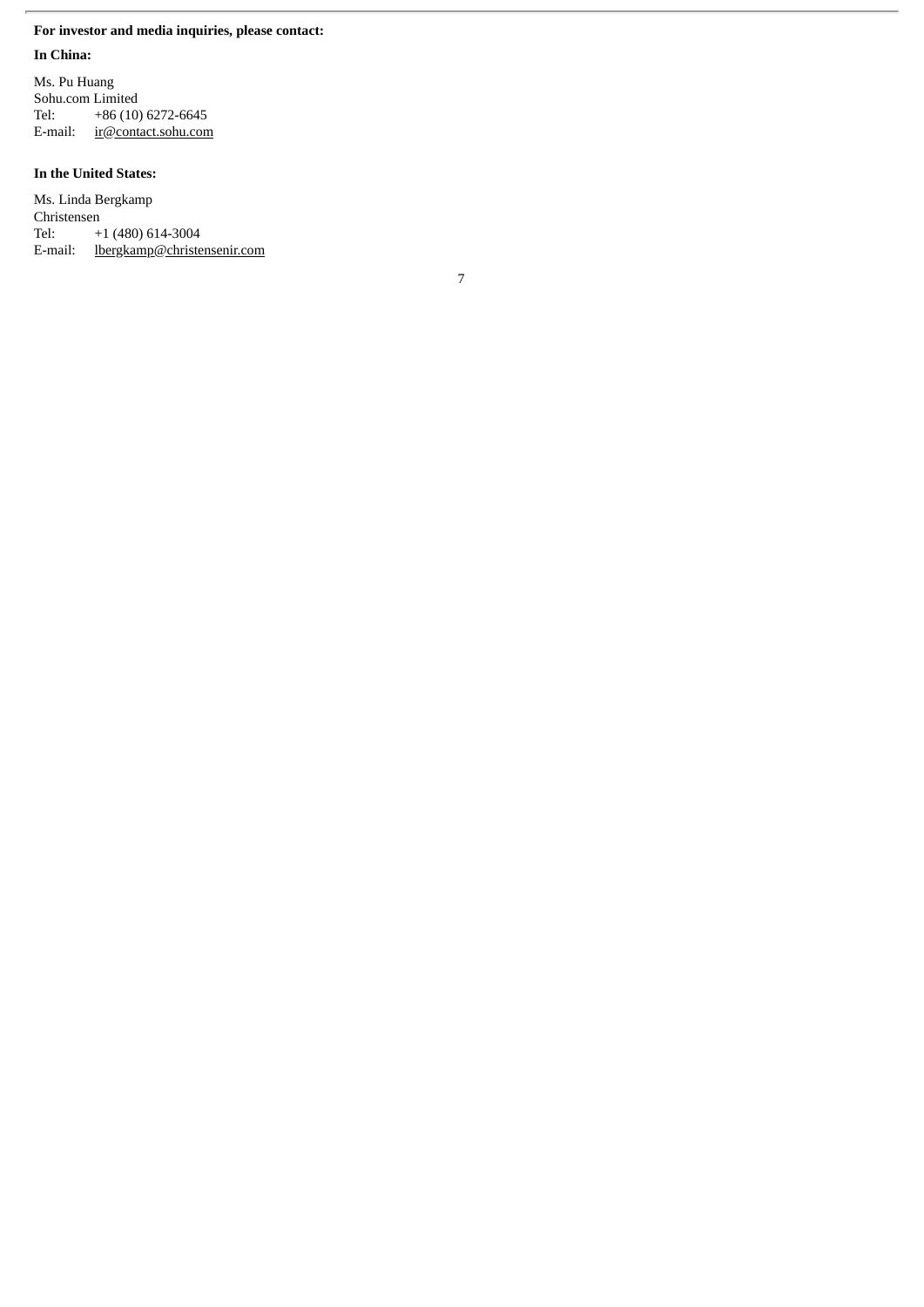# **SOHU.COM LIMITED CONDENSED CONSOLIDATED STATEMENTS OF OPERATIONS (UNAUDITED, IN THOUSANDS EXCEPT PER SHARE AMOUNTS)**

|                                                                                                                       |                     | <b>Three Months Ended</b> |                      |
|-----------------------------------------------------------------------------------------------------------------------|---------------------|---------------------------|----------------------|
|                                                                                                                       | Mar. 31, 2020       | Dec. 31, 2019             | Mar. 31, 2019        |
| Revenues:<br>Online advertising                                                                                       |                     |                           |                      |
| <b>Brand advertising</b>                                                                                              | \$<br>25,580        | $\mathbb{S}$<br>41,599    | \$<br>42,981         |
| Search and search-related advertising                                                                                 | 237,589             | 274,590                   | 234,130              |
| Subtotal                                                                                                              | 263,169             | 316,189                   | 277,111              |
|                                                                                                                       |                     |                           |                      |
| Online games<br><b>Others</b>                                                                                         | 133,360<br>39,471   | 131,689<br>41,769         | 99,054<br>35,106     |
|                                                                                                                       |                     |                           |                      |
| <b>Total revenues</b>                                                                                                 | 436,000             | 489,647                   | 411,271              |
| Cost of revenues:                                                                                                     |                     |                           |                      |
| Online advertising                                                                                                    |                     |                           |                      |
| Brand advertising (includes stock-based compensation expense of \$-40, \$2, and \$38,                                 |                     |                           |                      |
| respectively)<br>Search and search-related advertising (includes stock-based compensation expense of \$77,            | 25,519              | 28,677                    | 34,305               |
| \$256, and \$27, respectively)                                                                                        | 212,210             | 163,384                   | 178,824              |
|                                                                                                                       |                     |                           |                      |
| Subtotal                                                                                                              | 237,729             | 192,061                   | 213,129              |
| Online games (includes stock-based compensation expense of \$161, \$137, and \$0,                                     |                     |                           |                      |
| respectively)                                                                                                         | 28,389              | 33,181                    | 14,362               |
| Others                                                                                                                | 8,568               | 12,198                    | 14,051               |
| Total cost of revenues                                                                                                | 274,686             | 237,440                   | 241,542              |
| Gross profit                                                                                                          | 161,314             | 252,207                   | 169,729              |
| Operating expenses:                                                                                                   |                     |                           |                      |
| Product development (includes stock-based compensation expense of \$2,429, \$4,594, and                               |                     |                           |                      |
| \$1,019, respectively)<br>Sales and marketing (includes stock-based compensation expense of \$-415, \$797, and \$120, | 103,412             | 105,425                   | 100,434              |
| respectively)                                                                                                         | 62,841              | 78,375                    | 80,550               |
| General and administrative (includes stock-based compensation expense of \$1,561, \$1,518,                            |                     |                           |                      |
| and \$911, respectively)                                                                                              | 19,296              | 26,901                    | 23,088               |
| Goodwill impairment and impairment of intangibles assets acquired as part of business                                 |                     |                           |                      |
| acquisitions                                                                                                          |                     |                           | 7,245                |
| Total operating expenses                                                                                              | 185,549             | 210,701                   | 211,317              |
| Operating profit/(loss)                                                                                               |                     | 41,506                    |                      |
| Other income/(expense), net                                                                                           | (24, 235)<br>10,645 | $(13,787)$ <sup>7</sup>   | (41,588)<br>14,219   |
| Interest income                                                                                                       | 2,126               | 1,508                     | 3,793                |
| Interest expense                                                                                                      | (2,275)             | (2,501)                   | (5,501)              |
| Exchange difference                                                                                                   | 2,225               | (2,324)                   | (2,662)              |
| Income/(loss) before income tax expense/(benefit)                                                                     | (11, 514)           | 24,402                    | (31, 739)            |
| Income tax expense/(benefit)                                                                                          | 13,600              | (954)                     | 11,178               |
| Net income/(loss) from continuing operations                                                                          | (25, 114)           | 25,356                    | (42, 917)            |
|                                                                                                                       |                     |                           |                      |
| Net loss from discontinued operations, net of tax<br>Net income/(loss)                                                |                     | 25,356                    | (4,255)<br>(47, 172) |
|                                                                                                                       | (25, 114)           |                           |                      |
| Less: Net income/(loss) from continuing operations attributable to the noncontrolling interest                        |                     |                           |                      |
| shareholders                                                                                                          | (5,008)             | 42,451                    | 10,644               |
| Less: Net loss from discontinued operations attributable to the noncontrolling interest                               |                     |                           |                      |
| shareholders                                                                                                          |                     |                           | (1, 387)             |
| Net loss from continuing operations attributable to Sohu.com Limited                                                  | (20, 106)           | (17,095)                  | (53, 561)            |
| Net loss from discontinued operations attributable to Sohu.com Limited                                                |                     |                           | (2,868)              |
| Net loss attributable to Sohu.com Limited                                                                             | (20, 106)           | (17,095)                  | (56, 429)            |
| Basic net loss from continuing operations per ADS attributable to Sohu.com Limited                                    | (0.51)              | (0.44)                    | (1.37)               |
| Basic net loss from discontinued operations per ADS attributable to Sohu.com Limited                                  |                     |                           | (0.07)               |

7 Other expenses in the fourth quarter of 2019 mainly included an impairment charge of approximately US\$23 million recognized for the quarter for an investment unrelated to the Company' core businesses, and an impairment loss of approximately US\$9 million on certain Sogou equity investments.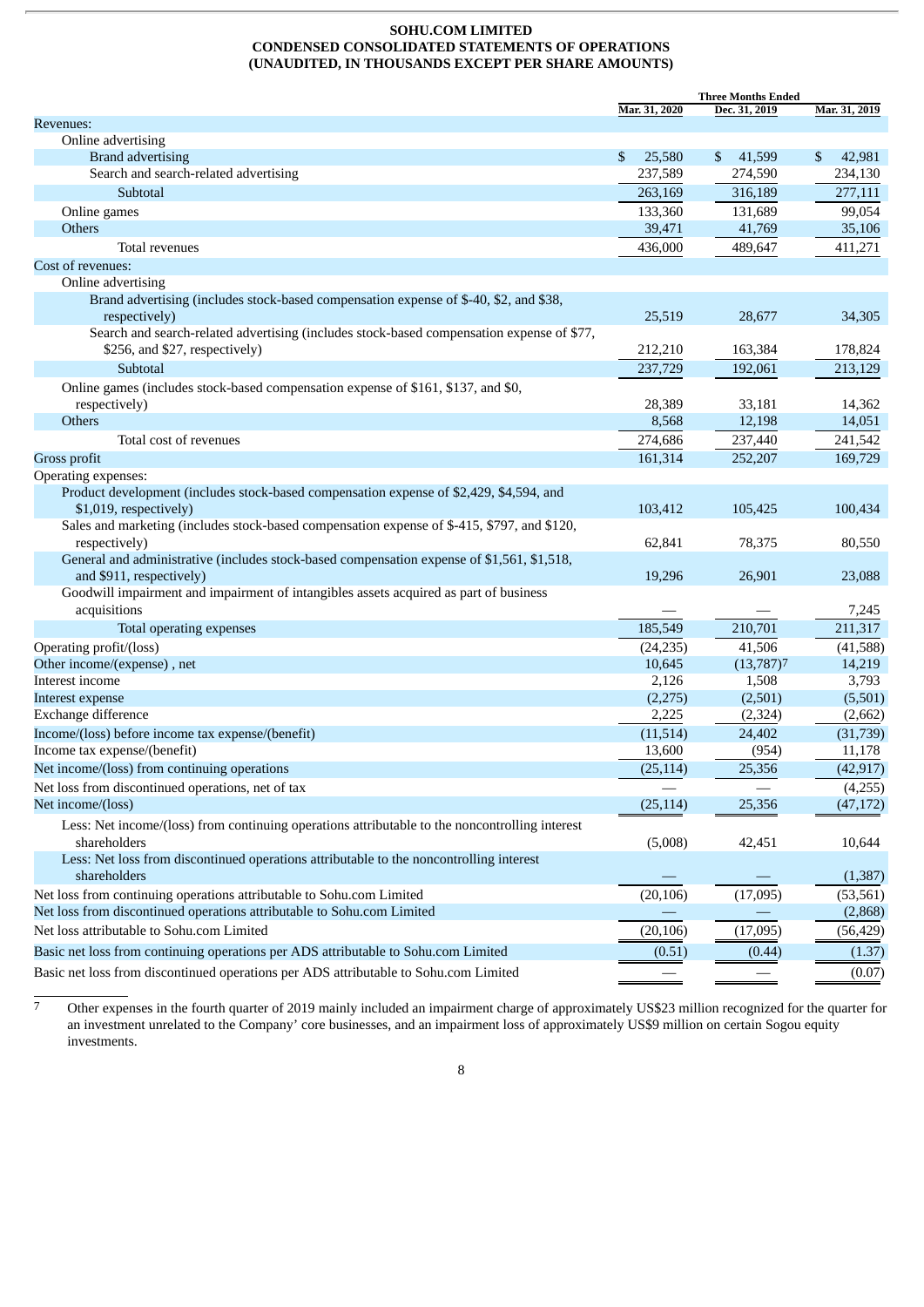| Basic net loss per ADS attributable to Sohu.com Limited                                | $\underline{\$}$ (0.51) | (0.44)<br>\$ | $\frac{\$ (1.44)}{}$ |
|----------------------------------------------------------------------------------------|-------------------------|--------------|----------------------|
| ADS used in computing basic net loss per ADS attributable to Sohu.com Limited          | 39,270                  | 39,263       | 39,236               |
| Diluted net loss from continuing operations per ADS attributable to Sohu.com Limited   | (0.52)                  | (0.45)       | (1.37)               |
| Diluted net loss from discontinued operations per ADS attributable to Sohu.com Limited | ______                  | _______      | (0.07)               |
| Diluted net loss per ADS attributable to Sohu.com Limited                              | \$ (0.52)               | \$ (0.45)    | $\frac{\$ (1.44)}{}$ |
| ADS used in computing diluted net loss per ADS attributable to Sohu.com Limited        | 39,270                  | 39,263       | 39,236               |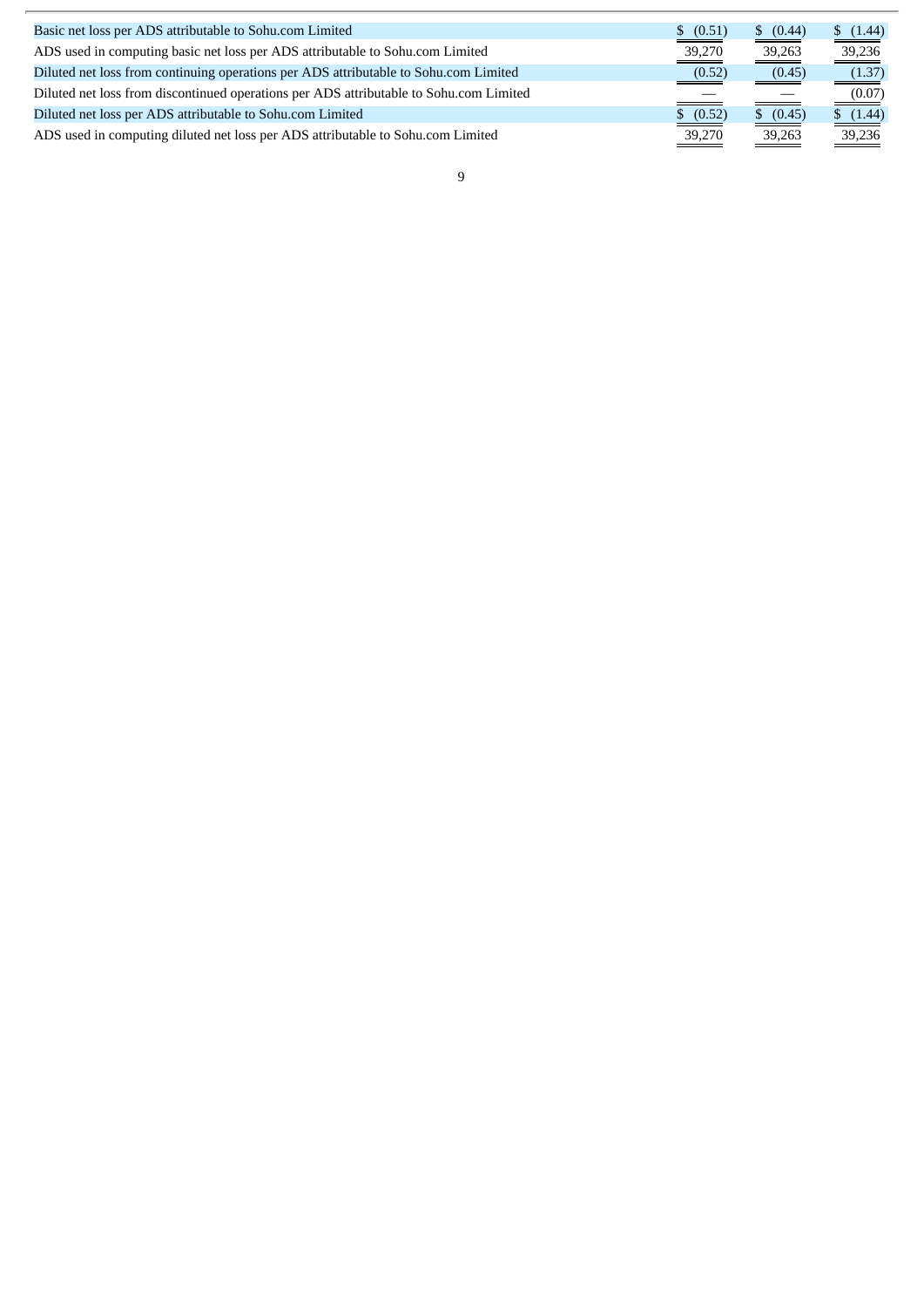# **SOHU.COM LIMITED CONDENSED CONSOLIDATED BALANCE SHEETS (UNAUDITED, IN THOUSANDS)**

|                                            |                         | As of Mar. 31, 2020 | As of Dec. 31, 2019 |           |  |  |
|--------------------------------------------|-------------------------|---------------------|---------------------|-----------|--|--|
| <b>ASSETS</b>                              |                         |                     |                     |           |  |  |
| Current assets:                            |                         |                     |                     |           |  |  |
| Cash and cash equivalents                  | \$                      | 571,662             | \$                  | 305,126   |  |  |
| Restricted cash                            |                         | 8,592               |                     | 8,661     |  |  |
| Short-term investments                     |                         | 1,039,818           |                     | 1,316,833 |  |  |
| Account and financing receivables, net     |                         | 231,862             |                     | 260,716   |  |  |
| Prepaid and other current assets           |                         | 130,210             |                     | 124,332   |  |  |
| Total current assets                       |                         | 1,982,144           |                     | 2,015,668 |  |  |
| Long-term investments, net                 |                         | 103,895             |                     | 94,332    |  |  |
| Fixed assets, net                          |                         | 426,632             |                     | 447,688   |  |  |
| Goodwill                                   |                         | 53,168              |                     | 52,923    |  |  |
| Intangible assets, net                     |                         | 10,307              |                     | 11,437    |  |  |
| Restricted time deposits                   |                         | $\equiv$            |                     | 240       |  |  |
| Prepaid non-current assets                 |                         | 1,622               |                     | 1,882     |  |  |
| Other assets                               |                         | 62,498              |                     | 65,620    |  |  |
| <b>Total assets</b>                        | \$                      | 2,640,266           | \$                  | 2,689,790 |  |  |
| <b>LIABILITIES</b>                         |                         |                     |                     |           |  |  |
| Current liabilities:                       |                         |                     |                     |           |  |  |
| Accounts payable                           | \$                      | 321,993             | \$                  | 253,403   |  |  |
| <b>Accrued liabilities</b>                 |                         | 244,845             |                     | 249,810   |  |  |
| Receipts in advance and deferred revenue   |                         | 113,496             |                     | 118,222   |  |  |
| Accrued salary and benefits                |                         | 90,730              |                     | 110,833   |  |  |
| Taxes payable                              |                         | 93,859              |                     | 102,686   |  |  |
| Short-term bank loans                      |                         | 84,540              |                     | 114,528   |  |  |
| Other short-term liabilities               |                         | 145,700             |                     | 149,311   |  |  |
| Total current liabilities                  | \$                      | 1,095,163           | \$                  | 1,098,793 |  |  |
| Long-term accounts payable                 |                         | 755                 |                     | 767       |  |  |
| Long-term tax liabilities                  |                         | 281,677             |                     | 277,544   |  |  |
| Other long-term liabilities                |                         | 4,321               |                     | 5,769     |  |  |
| Total long-term liabilities                | \$                      | 286,753             | \$                  | 284,080   |  |  |
| <b>Total liabilities</b>                   | $\overline{\mathbb{S}}$ | 1,381,916           | $\$$                | 1,382,873 |  |  |
| <b>SHAREHOLDERS' EQUITY:</b>               |                         |                     |                     |           |  |  |
| Sohu.com Limited shareholders' equity      |                         | 403,122             |                     | 428,454   |  |  |
| Noncontrolling interest                    |                         | 855,228             |                     | 878,463   |  |  |
| Total shareholders' equity                 | \$                      | 1,258,350           | \$                  | 1,306,917 |  |  |
| Total liabilities and shareholders' equity | \$                      | 2,640,266           | \$                  | 2,689,790 |  |  |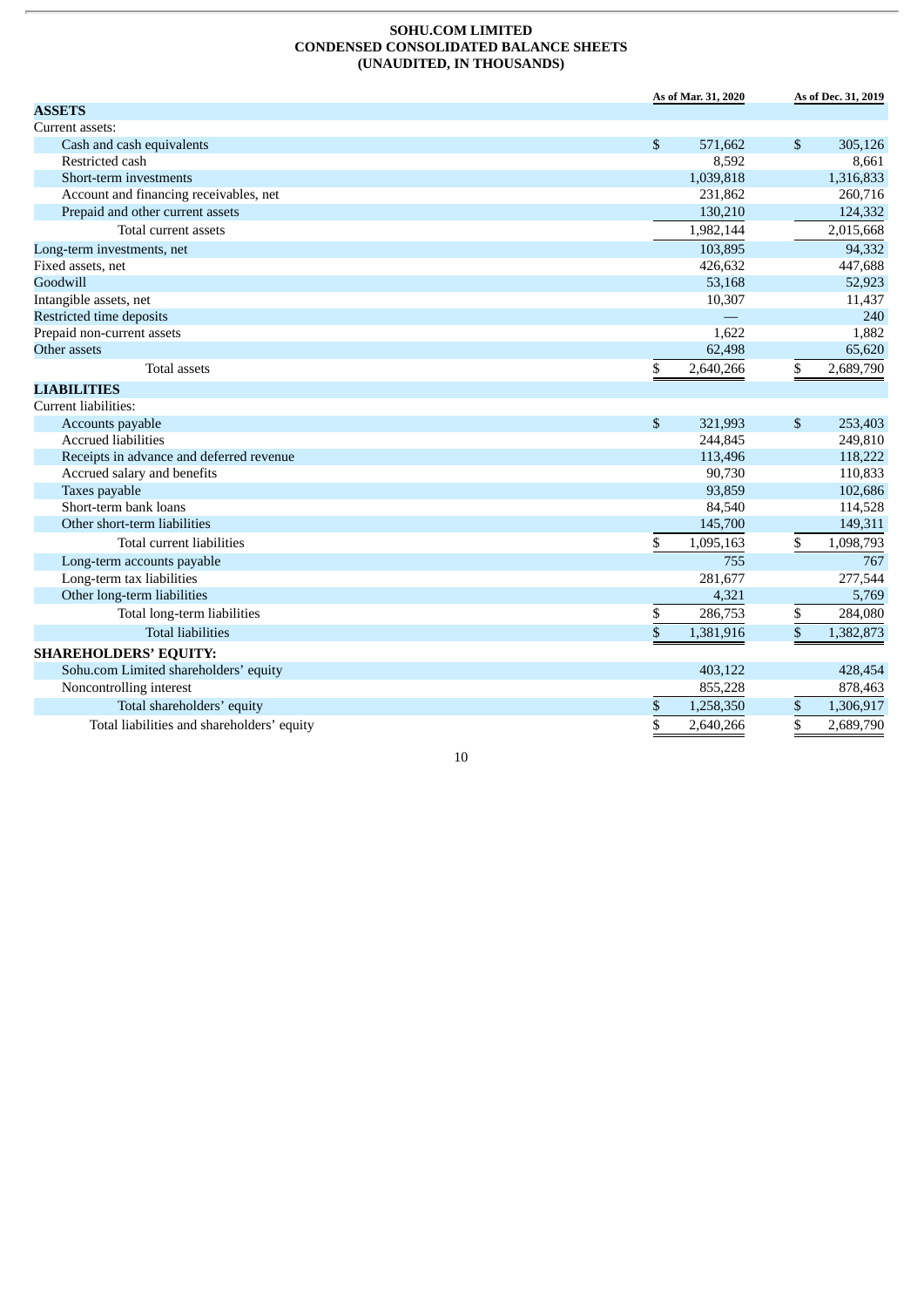# **SOHU.COM LIMITED**

# **RECONCILIATIONS OF NON-GAAP RESULTS OF OPERATIONS MEASURES TO THE NEAREST COMPARABLE GAAP MEASURES**

# **(UNAUDITED, IN THOUSANDS EXCEPT PER SHARE AMOUNTS)**

|                                                                 | Three Months Ended Mar. 31, 2020 |    |                                       |     |                 | Three Months Ended Dec. 31, 2019 |    |                                |     |                          | Three Months Ended Mar. 31, 2019       |      |                  |     |              |                 |
|-----------------------------------------------------------------|----------------------------------|----|---------------------------------------|-----|-----------------|----------------------------------|----|--------------------------------|-----|--------------------------|----------------------------------------|------|------------------|-----|--------------|-----------------|
|                                                                 | GAAP                             |    | <b>Non-GAAP</b><br><b>Adjustments</b> |     | <b>Non-GAAP</b> | GAAP                             |    | Non-GAAP<br><b>Adjustments</b> |     | <b>Non-GAAP</b>          | Non-GAAP<br>GAAP<br><b>Adjustments</b> |      |                  |     |              | <b>Non-GAAP</b> |
|                                                                 |                                  |    | (40)                                  | (a) |                 |                                  |    | $\overline{2}$                 | (a) |                          |                                        |      | 38               | (a) |              |                 |
| <b>Brand</b><br>advertising<br>gross profit                     | - \$<br>61                       | \$ | (40)                                  |     | \$<br>21        | \$12,922                         | \$ | 2                              |     | \$12,924                 | 8,676<br>\$                            | \$   | 38               |     | \$           | 8,714           |
| <b>Brand</b><br>advertising<br>gross margin                     | 0%                               |    |                                       |     | $0\%$           | 31%                              |    |                                |     | 31%                      | 20%                                    |      |                  |     |              | 20%             |
|                                                                 |                                  |    | 77                                    | (a) |                 |                                  |    | 256                            | (a) |                          |                                        |      | 27               | (a) |              |                 |
| Search and<br>search-<br>related<br>advertising<br>gross profit | \$ 25,379                        | \$ | 77                                    |     | \$25,456        | \$111,206                        | \$ | 256                            |     | \$111,462                | \$55,306                               | \$   | 27               |     |              | \$ 55,333       |
| Search and<br>search-<br>related<br>advertising<br>gross margin | 11%                              |    |                                       |     | 11%             | 40%                              |    |                                |     | 41%                      | 24%                                    |      |                  |     |              | 24%             |
|                                                                 |                                  |    | 37                                    | (a) |                 |                                  |    | 258                            | (a) |                          |                                        |      | 65               | (a) |              |                 |
| Online<br>advertising<br>gross profit                           | \$25,440                         | \$ | 37                                    |     | 25,477<br>S     | \$124,128                        | \$ | 258                            |     | \$124,386                | \$63,982                               | \$   | 65               |     | \$           | 64,047          |
| Online<br>advertising<br>gross margin                           | 10%                              |    |                                       |     | 10%             | 39%                              |    |                                |     | 39%                      | 23%                                    |      |                  |     |              | 23%             |
|                                                                 |                                  |    | 161                                   | (a) |                 |                                  |    | 137                            | (a) |                          |                                        |      |                  | (a) |              |                 |
| <b>Online</b> games<br>gross profit                             | \$104,971                        | \$ | 161                                   |     | \$105,132       | \$98,508                         | \$ | 137                            |     | 98,645<br>\$             | \$84,692                               | \$   |                  |     | \$           | 84,692          |
| Online games<br>gross margin                                    | 79%                              |    |                                       |     | 79%             | 75%                              |    |                                |     | 75%                      | 86%                                    |      |                  |     |              | 86%             |
| Others gross<br>profit                                          | \$ 30,903                        | \$ |                                       | (a) | 30,903<br>\$    | \$ 29,571                        | \$ |                                | (a) | $\mathfrak{S}$<br>29,571 | \$21,055                               | \$   |                  | (a) | $\mathbb{S}$ | 21,055          |
| Others gross<br>margin                                          | 78%                              |    |                                       |     | 78%             | 71%                              |    |                                |     | 71%                      | 60%                                    |      |                  |     |              | 60%             |
|                                                                 |                                  |    | 198                                   | (a) |                 |                                  |    | 395                            | (a) |                          |                                        |      | 65               | (a) |              |                 |
| Gross profit                                                    | \$161,314                        | \$ | 198                                   |     | \$161,512       | \$252,207                        | \$ | 395                            |     | \$252,602                | \$169,729                              | $\$$ | 65               |     |              | \$169,794       |
| Gross margin                                                    | 37%                              |    |                                       |     | 37%             | $\frac{52\%}{4}$                 |    |                                |     | 52%                      | 41%                                    |      |                  |     |              | 41%             |
| Operating<br>expenses                                           | \$185,549                        | \$ | (3,575)<br>3,773                      | (a) | (a) $$181,974$  | \$210,701                        | \$ | (6,909)<br>7,304               | (a) | (a) $$203,792$           | \$211,317                              | \$   | (2,050)<br>2,115 | (a) |              | (a) $$209,267$  |
| Operating<br>profit/(loss)                                      | \$(24,235)                       | \$ | 3,773                                 |     | \$(20, 462)     | \$ 41,506                        | \$ | 7,304                          |     | \$ 48,810                | \$ (41,588)                            | \$   | 2,115            |     |              | \$ (39, 473)    |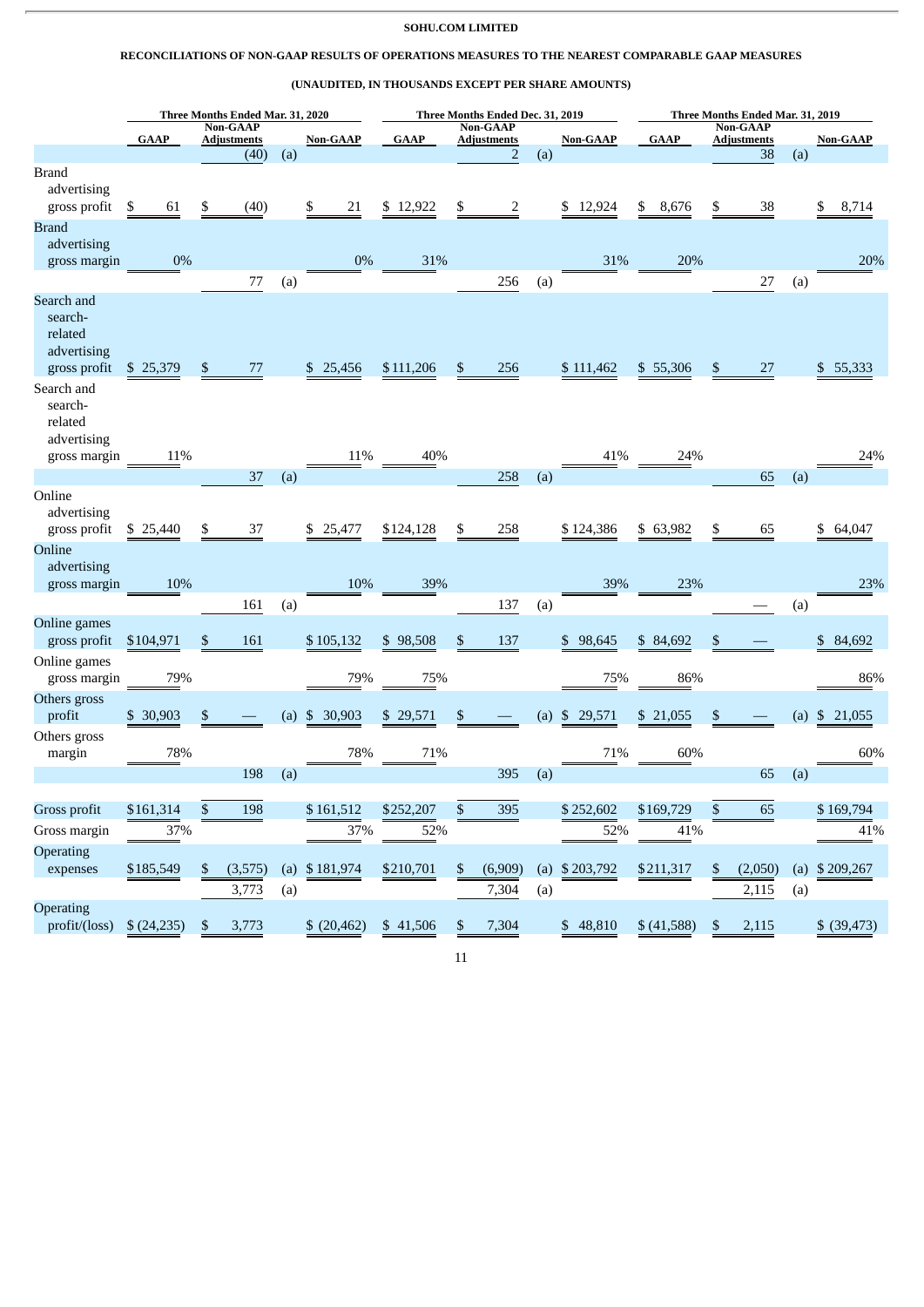| Operating margin                                                                                                                 | $-6%$        |                          |            | $-5%$     | $8\%$        |                   |            | 10%      | $-10%$       |                          |            | $-10%$        |
|----------------------------------------------------------------------------------------------------------------------------------|--------------|--------------------------|------------|-----------|--------------|-------------------|------------|----------|--------------|--------------------------|------------|---------------|
| Income tax expense                                                                                                               | \$(13,600)   | \$2,195                  | $(c,d)$ \$ | (11, 405) | \$<br>954    | \$2,737           | (c,d)      | \$ 3,691 | \$(11, 178)  | \$1,778                  |            | \$<br>(9,400) |
|                                                                                                                                  |              | 3,773                    | (a)        |           |              | 7,304             | (a)        |          |              | 2,115                    | (a)        |               |
|                                                                                                                                  |              | (855)                    | (c)        |           |              | (2, 490)          | (c)        |          |              | (744)                    | (c)        |               |
|                                                                                                                                  |              | 1,910                    | (d)        |           |              | 1,907             | (d)        |          |              | 1,531                    | (d)        |               |
|                                                                                                                                  |              | $\overline{\phantom{0}}$ |            |           |              | 23,154            | (e)        |          |              | $\overline{\phantom{0}}$ |            |               |
| Net income/(loss)<br>before non-                                                                                                 |              |                          |            |           |              |                   |            |          |              |                          |            |               |
| controlling interest                                                                                                             | \$(25,114)   | 4,828                    |            | (20, 286) | \$ 25,356    | 29,875            |            | 55,231   | \$(42,917)   | \$2,902                  |            | \$(40,015)    |
|                                                                                                                                  |              | 3,773<br>(2,761)         | (a)<br>(b) |           |              | 7,304<br>(5, 416) | (a)<br>(b) |          |              | 2,115<br>(798)           | (a)<br>(b) |               |
|                                                                                                                                  |              | (855)                    | (c)        |           |              | (2,490)           | (c)        |          |              | (744)                    | (c)        |               |
|                                                                                                                                  |              | 1,910                    | (d)        |           |              | 1,907             | (d)        |          |              | 1,531                    | (d)        |               |
|                                                                                                                                  |              |                          |            |           |              | 23,154            | (e)        |          |              |                          |            |               |
| Net income/(loss) from<br>continuing operations<br>attributable to<br>Sohu.com Limited<br>for <b>diluted</b> net loss<br>per ADS | \$(20, 441)  | 2,067                    |            | (18, 374) | \$(17,613)   | 24,459            |            | 6,846    | $$$ (53,808) | \$2,104                  |            | (51, 704)     |
| Net loss from<br>discontinued<br>operations<br>attributable to<br>Sohu.com Limited<br>for diluted net loss<br>per ADS            |              |                          |            |           |              |                   |            |          | (2, 842)     |                          |            | (2, 842)      |
| Net income/(loss)<br>attributable to<br>Sohu.com Limited<br>for diluted net loss<br>per ADS                                      | (20, 441)    | 2,067                    |            | (18, 374) | (17, 613)    | 24,459            |            | 6,846    | (56, 650)    | 2,104                    |            | (54, 546)     |
| <b>Diluted</b> net                                                                                                               |              |                          |            |           |              |                   |            |          |              |                          |            |               |
| income/(loss) from<br>continuing operations<br>per ADS attributable<br>to Sohu.com Limited                                       | (0.52)<br>\$ |                          |            | (0.47)    | \$<br>(0.45) |                   |            | 0.17     | \$<br>(1.37) |                          |            | (1.32)        |
| <b>Diluted</b> net loss from<br>discontinued<br>operations per ADS<br>attributable to<br>Sohu.com Limited                        |              |                          |            |           |              |                   |            |          | (0.07)       |                          |            | (0.07)        |
| <b>Diluted</b> net                                                                                                               |              |                          |            |           |              |                   |            |          |              |                          |            |               |
| income/(loss) per<br>ADS attributable to<br>Sohu.com Limited                                                                     | (0.52)       |                          |            | (0.47)    | (0.45)       |                   |            | 0.17     | (1.44)       |                          |            | (1.39)        |
| Shares used in<br>computing diluted<br>net loss per ADS<br>attributable to                                                       |              |                          |            |           |              |                   |            |          |              |                          |            |               |
| Sohu.com Limited                                                                                                                 | 39,270       |                          |            | 39,270    | 39,263       |                   |            | 39,396   | 39,236       |                          |            | 39,236        |
|                                                                                                                                  |              |                          |            |           | 12           |                   |            |          |              |                          |            |               |